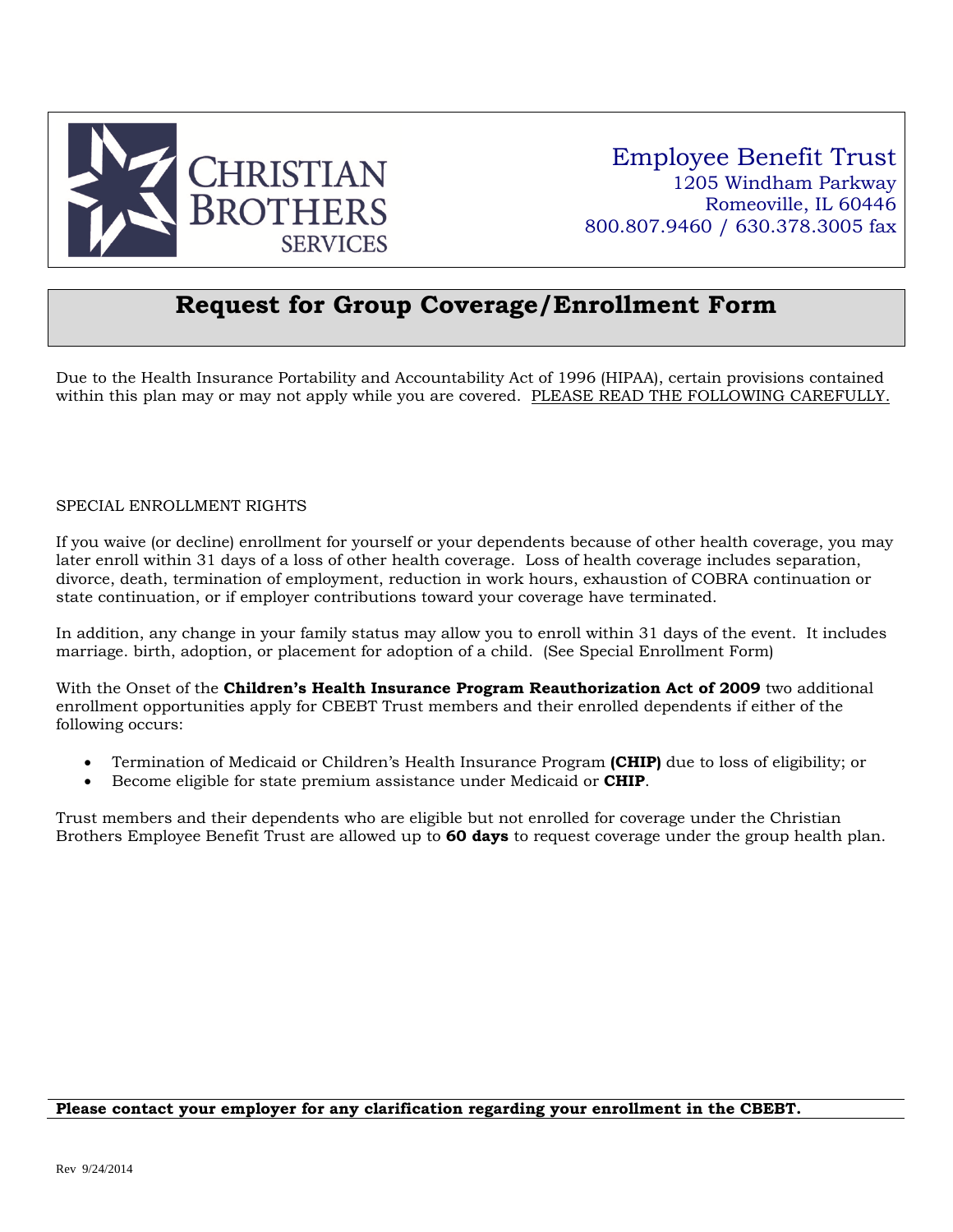### **Please read and fill out ALL applicable sections carefully.**

# **1. Employer Section**

| Please print or type.     |  |  |                                    |             |  |            |  |  |
|---------------------------|--|--|------------------------------------|-------------|--|------------|--|--|
| Location Name:            |  |  |                                    |             |  | Location#: |  |  |
| First Active Day of Work: |  |  | <b>Enrollment Use Only:</b>        |             |  |            |  |  |
|                           |  |  | <b>Effective Date of Coverage:</b> |             |  |            |  |  |
| Annual Salary:            |  |  |                                    | Occupation: |  |            |  |  |

|                                                                                                                      |                                  | 2. Employee Section                                                                               |                              |  |             |                   |                                                                                 |            |
|----------------------------------------------------------------------------------------------------------------------|----------------------------------|---------------------------------------------------------------------------------------------------|------------------------------|--|-------------|-------------------|---------------------------------------------------------------------------------|------------|
| Employee's                                                                                                           | Employee's<br><b>First Name:</b> |                                                                                                   |                              |  |             |                   |                                                                                 |            |
| Last Name:                                                                                                           |                                  |                                                                                                   |                              |  |             |                   |                                                                                 |            |
| Employee's Home<br>Address:                                                                                          |                                  |                                                                                                   |                              |  |             |                   |                                                                                 |            |
| City:                                                                                                                |                                  |                                                                                                   | State:                       |  |             |                   | Zip Code:                                                                       |            |
| Employee's Soc. Sec. #:                                                                                              |                                  | Date of Birth:                                                                                    |                              |  |             |                   |                                                                                 |            |
| Email Address:                                                                                                       |                                  |                                                                                                   |                              |  | Home Phone: |                   |                                                                                 |            |
| $\operatorname{\mathbb{I}}$ Male $\Box$ Female                                                                       |                                  |                                                                                                   |                              |  |             |                   | $\exists$ Religious $\Box$ Single $\Box$ Married $\Box$ Widowed $\Box$ Divorced |            |
| I request to be covered under the Group Plan:                                                                        |                                  |                                                                                                   |                              |  |             |                   |                                                                                 |            |
| Employee Only <b>or</b>                                                                                              |                                  | Employee and Eligible Dependents (as defined in <u>Your Employee Benefits</u> booklet)<br>Medical | Dental (if applicable)       |  |             |                   | Vision (if applicable)                                                          |            |
| Please Complete section below if selecting dependent coverage.<br>Must be completed entirely or can result in delay. |                                  |                                                                                                   |                              |  |             |                   |                                                                                 |            |
|                                                                                                                      |                                  |                                                                                                   |                              |  |             |                   |                                                                                 |            |
| List the name of each dependent and<br>answer each question for each<br>dependent.                                   |                                  | <b>Social Security Number</b>                                                                     | <b>Birthdate</b><br>MM/DD/YY |  |             | <b>Sex</b><br>F/M | Are you Legal<br>Guardian                                                       | Step-Child |
| Spouse:                                                                                                              |                                  |                                                                                                   |                              |  |             |                   | N/A                                                                             | N/A        |
| <b>List Children Below</b>                                                                                           |                                  |                                                                                                   |                              |  |             |                   |                                                                                 |            |
| 1.                                                                                                                   |                                  |                                                                                                   |                              |  |             |                   |                                                                                 |            |
| 2.                                                                                                                   |                                  |                                                                                                   |                              |  |             |                   |                                                                                 |            |
| 3.                                                                                                                   |                                  |                                                                                                   |                              |  |             |                   |                                                                                 |            |
| 4.                                                                                                                   |                                  |                                                                                                   |                              |  |             |                   |                                                                                 |            |
| 5.                                                                                                                   |                                  |                                                                                                   |                              |  |             |                   |                                                                                 |            |

| $\sim$<br>Signature of<br>൧ | $\overline{\phantom{a}}$<br>Date: |  |
|-----------------------------|-----------------------------------|--|
| Employee:                   |                                   |  |

| 3. Waiver Of Group Coverage                                                                                                                                            |       |  |  |  |  |
|------------------------------------------------------------------------------------------------------------------------------------------------------------------------|-------|--|--|--|--|
| I hereby certify that I have been given an opportunity to apply for group coverage. I understand that                                                                  |       |  |  |  |  |
| if I waive coverage at this time, future coverage may be delayed. I decline to enroll:<br>$\Box$ Myself $\Box$ My Spouse $\Box$ My Dependents for Coverage(s) because: |       |  |  |  |  |
| □ Spouse's Plan              Individual Policy    □ Medicare<br>$\Box$ Medicaid<br>$\Box$ Enrolled with another employer plan $\Box$ Other—please explain              |       |  |  |  |  |
| Employee Signature                                                                                                                                                     | Date: |  |  |  |  |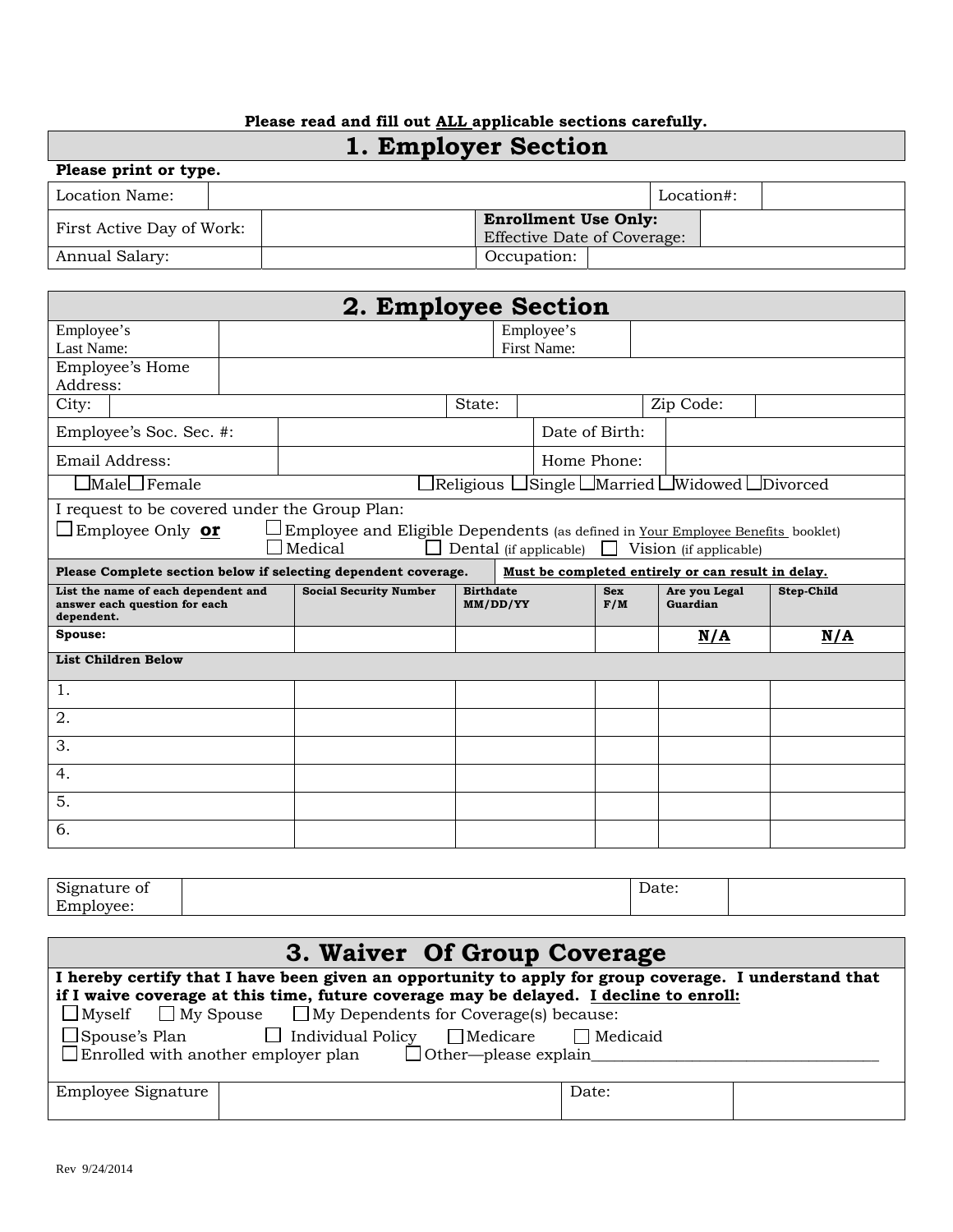| 4. Life Insurance |                                                                          |             |  |  |  |  |  |
|-------------------|--------------------------------------------------------------------------|-------------|--|--|--|--|--|
|                   | PLEASE NOTE: DO NOT USE THIS FORM TO CHANGE THE BENEFICIARY DESIGNATION. |             |  |  |  |  |  |
| Employer Name:    |                                                                          | Location #: |  |  |  |  |  |
| Employee          |                                                                          |             |  |  |  |  |  |
| Name:             |                                                                          |             |  |  |  |  |  |
| Social Security   |                                                                          |             |  |  |  |  |  |
| $#$ :             |                                                                          |             |  |  |  |  |  |

| <b>Primary Beneficiary Designation</b><br>(If additional Beneficiaries, please attach additional page)                                                                                                                                                                                                   |                                                                                                           |              |               |         |  |
|----------------------------------------------------------------------------------------------------------------------------------------------------------------------------------------------------------------------------------------------------------------------------------------------------------|-----------------------------------------------------------------------------------------------------------|--------------|---------------|---------|--|
| <b>Full Name</b>                                                                                                                                                                                                                                                                                         | (Last, First, MI)                                                                                         | Relationship | Date of Birth | Share % |  |
|                                                                                                                                                                                                                                                                                                          |                                                                                                           |              |               |         |  |
|                                                                                                                                                                                                                                                                                                          |                                                                                                           |              |               |         |  |
|                                                                                                                                                                                                                                                                                                          |                                                                                                           |              |               |         |  |
|                                                                                                                                                                                                                                                                                                          |                                                                                                           |              |               |         |  |
|                                                                                                                                                                                                                                                                                                          |                                                                                                           |              |               |         |  |
| Payment will be made in equal shares or all to the survivor unless otherwise indicated.<br>In the event said primary beneficiary (ies) predecease(s) the insured, I designate as contingent beneficiary (ies)                                                                                            |                                                                                                           |              |               |         |  |
|                                                                                                                                                                                                                                                                                                          | <b>Contingent Beneficiary Designation</b><br>(If additional Beneficiaries, please attach additional page) |              |               |         |  |
| Full Name                                                                                                                                                                                                                                                                                                | (Last, First, MI)                                                                                         | Relationship | Date of Birth | Share % |  |
|                                                                                                                                                                                                                                                                                                          |                                                                                                           |              |               |         |  |
|                                                                                                                                                                                                                                                                                                          |                                                                                                           |              |               |         |  |
|                                                                                                                                                                                                                                                                                                          |                                                                                                           |              |               |         |  |
|                                                                                                                                                                                                                                                                                                          |                                                                                                           |              |               |         |  |
| Payment will be made in equal share or all to the survivor unless otherwise indicated.<br>If no beneficiary or contingent beneficiary designated shall be living following the insured's death, the<br>amount payable by reason of the insured's death shall be payable as provided in the Group Policy. |                                                                                                           |              |               |         |  |
| Signature of                                                                                                                                                                                                                                                                                             |                                                                                                           |              |               |         |  |
| Employee:                                                                                                                                                                                                                                                                                                |                                                                                                           |              | Date:         |         |  |

### **POPULAR BENEFICIARY DESIGNATIONS (SEE NEXT PAGE)**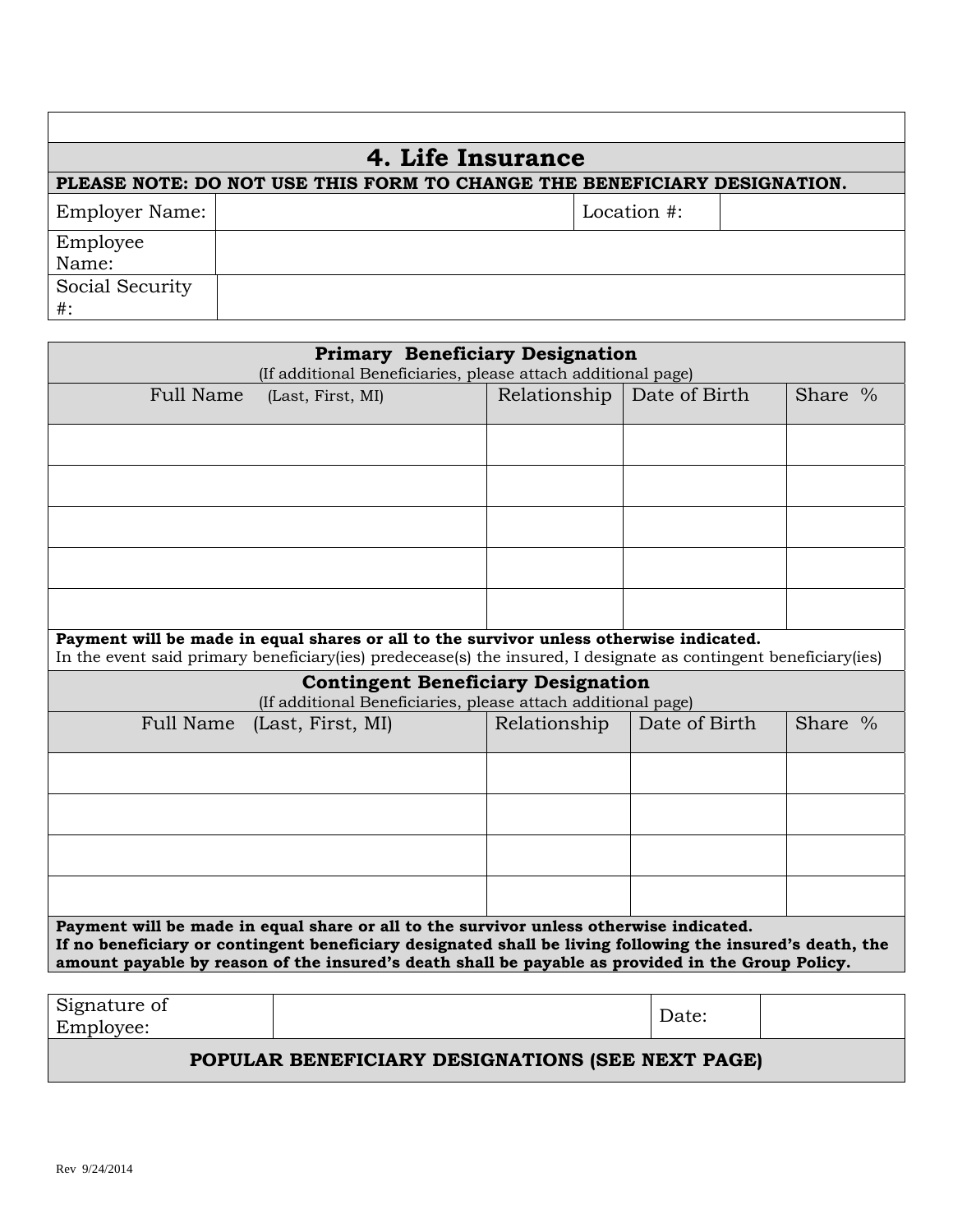#### Popular Beneficiary Designations

Be sure to use given names such as "Mary M. Doe", not Mrs. John Doe". The following sample designations may be helpful to you.

|    | <b>Type of Beneficiary</b>                                       | <b>Standard Wording</b>                                                                                                                                                                                                                                                                                                                        |
|----|------------------------------------------------------------------|------------------------------------------------------------------------------------------------------------------------------------------------------------------------------------------------------------------------------------------------------------------------------------------------------------------------------------------------|
|    | 1. insured's estate                                              | my estate                                                                                                                                                                                                                                                                                                                                      |
|    | 2. one beneficiary                                               | Anna L. Doe wife                                                                                                                                                                                                                                                                                                                               |
| 3. | two beneficiaries                                                | John A. Doe, father, and Mary I. Doe, mother, equally or to<br>the survivor                                                                                                                                                                                                                                                                    |
| 4. | three or more beneficiaries                                      | John A. Doe, father, and Mary I. Doe, mother, and Henry J.<br>Doe, son, equally or to the survivor(s)                                                                                                                                                                                                                                          |
| 5. | one beneficiary and one contingent beneficiary                   | Anna L. Doe, wife, if living; otherwise, Henry J. Doe, son                                                                                                                                                                                                                                                                                     |
| 6. | one beneficiary and two or more contingent<br>beneficiaries      | Anna L. Doe, wife, if living, otherwise Henry J. Doe, son,<br>Alice G. Doe, daughter, equally or to the survivor                                                                                                                                                                                                                               |
|    | 7. one beneficiary and three or more contingent<br>beneficiaries | Anna L. Doe, wife, if living, otherwise Henry J. Doe, Alice G.<br>Doe and Charles B. Doe, children, equally or to the<br>survivor(s)                                                                                                                                                                                                           |
| 8. | two beneficiaries and one contingent beneficiary                 | John A Doe, father, and Mary I. Doe, mother, equally or to<br>the survivor; otherwise, Anna L. Doe, wife                                                                                                                                                                                                                                       |
| 9. | two beneficiaries in unequal portions                            | three-quarters of the proceeds to John A. Doe, father, if<br>living, and one-quarter to Anna L. Doe, mother, if living, the<br>share of a deceased beneficiary to be paid to the survivor, if<br>any                                                                                                                                           |
|    | 10. trust with individual trustees                               | Richard Doe and John Smith, trustees, or a successor in<br>trust under (trust name) established (date of trust<br>agreement)                                                                                                                                                                                                                   |
|    | 11. present or living trust                                      | ABC Bank and Trust Company, Des Moines, Iowa, trustee<br>or successor in trust under (trust name) established (date<br>of trust agreement), provided however that the company<br>has received within 180 days of the death of the insured,<br>evidence satisfactory to the existence of such trust;<br>otherwise to the estate of the insured. |
|    | 12. testamentary trust                                           | Trustee of the Mary L. Doe trust or successor in trust<br>established by the last will and testament of the insured<br>dated                                                                                                                                                                                                                   |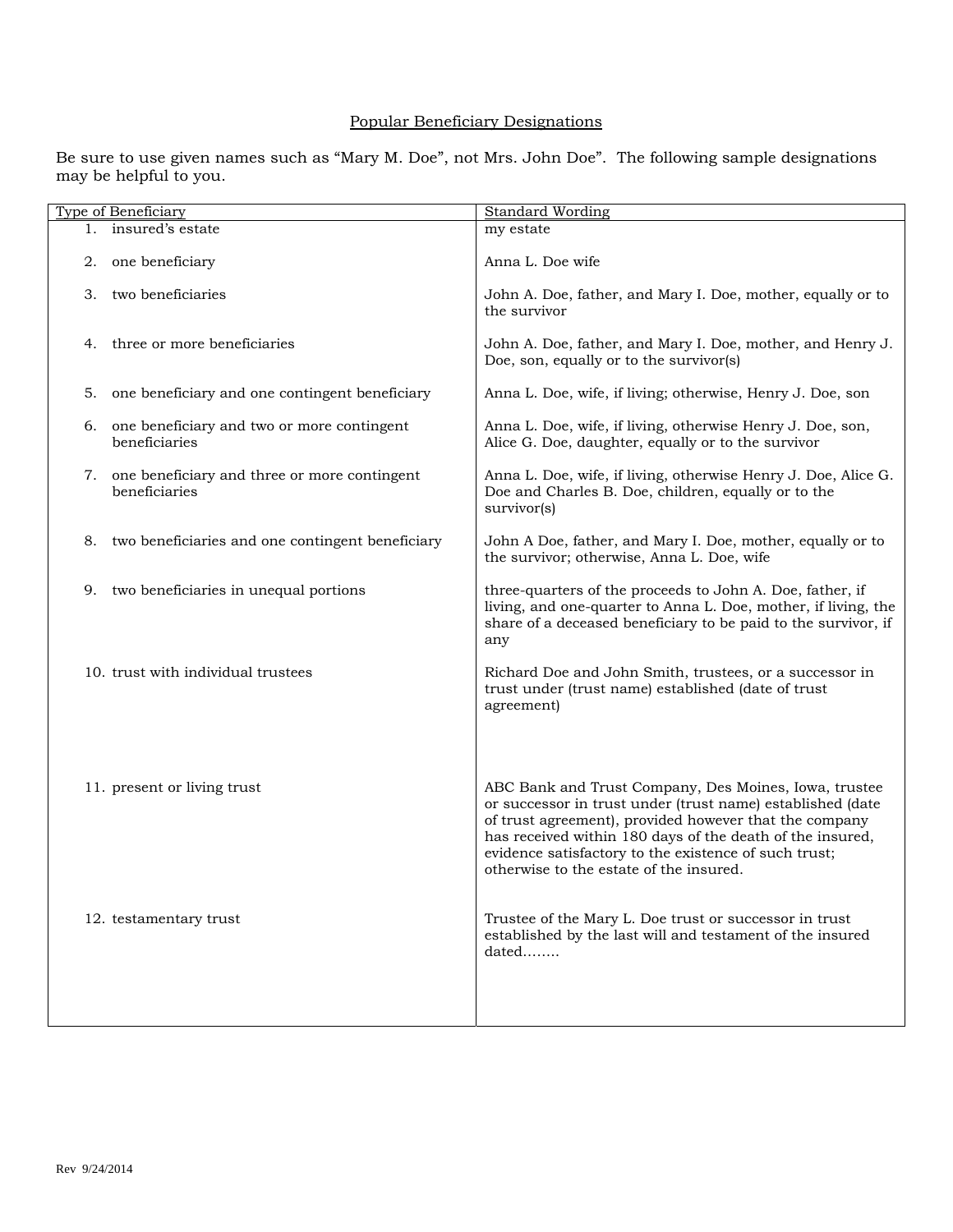# **5. Other Coverage/ Authorization To Release Information**

| As a new participant of the Christian Brothers Employee Benefit Trust, it is necessary for you to<br>complete the information requested below. Failure to do so will result in a delay in processing your<br>initial request for benefits. |             |  |  |  |  |  |  |
|--------------------------------------------------------------------------------------------------------------------------------------------------------------------------------------------------------------------------------------------|-------------|--|--|--|--|--|--|
| Employee                                                                                                                                                                                                                                   | Location #: |  |  |  |  |  |  |
| Name:                                                                                                                                                                                                                                      |             |  |  |  |  |  |  |
| Employee SSN:                                                                                                                                                                                                                              |             |  |  |  |  |  |  |
| Employee                                                                                                                                                                                                                                   |             |  |  |  |  |  |  |
| Address:                                                                                                                                                                                                                                   |             |  |  |  |  |  |  |

|                                                                                                                                                                                                                                                                                                                                                                                                                                                                                                                                                                             |                      | <b>Other Coverage Information</b>                         |                    |  |
|-----------------------------------------------------------------------------------------------------------------------------------------------------------------------------------------------------------------------------------------------------------------------------------------------------------------------------------------------------------------------------------------------------------------------------------------------------------------------------------------------------------------------------------------------------------------------------|----------------------|-----------------------------------------------------------|--------------------|--|
| Please $x$ one of the following categories and provide the requested information if it applies.                                                                                                                                                                                                                                                                                                                                                                                                                                                                             |                      |                                                           |                    |  |
| Single $\square$ Widowed $\square$ Divorced $\square$ Religious                                                                                                                                                                                                                                                                                                                                                                                                                                                                                                             |                      |                                                           |                    |  |
| □ Married(Spouse's Name):                                                                                                                                                                                                                                                                                                                                                                                                                                                                                                                                                   |                      |                                                           | <b>Birth Date:</b> |  |
| Social Security #:                                                                                                                                                                                                                                                                                                                                                                                                                                                                                                                                                          |                      |                                                           |                    |  |
| Do you have any<br>$\Box$ Yes $\Box$ No<br>additional<br>Employers?                                                                                                                                                                                                                                                                                                                                                                                                                                                                                                         |                      | If yes, please provide name address and telephone number. |                    |  |
| Do you have any<br>other coverage<br>(including AARP)?                                                                                                                                                                                                                                                                                                                                                                                                                                                                                                                      | $\Box$ Yes $\Box$ No | If yes, please provide name address and telephone number. |                    |  |
| Do your dependent<br>children (if any) have<br>any other coverage<br>(including AARP)?                                                                                                                                                                                                                                                                                                                                                                                                                                                                                      | $\Box$ Yes $\Box$ No | If yes, please provide name address and telephone number. |                    |  |
| Is your spouse<br>$\Box$ Yes $\Box$ No<br>employed?                                                                                                                                                                                                                                                                                                                                                                                                                                                                                                                         |                      | If yes, please provide name address and telephone number. |                    |  |
| Spouse's other<br>coverage (including<br>AARP)?                                                                                                                                                                                                                                                                                                                                                                                                                                                                                                                             | $\Box$ Yes $\Box$ No | If yes, please provide name address and telephone number. |                    |  |
| ANY CHANGE IN OTHER COVERAGE INFORMATION MUST BE REPORTED TO OUR OFFICE.                                                                                                                                                                                                                                                                                                                                                                                                                                                                                                    |                      |                                                           |                    |  |
| I HEREBY CERTIFY THAT ALL INFORMATION, STATEMENTS<br>AND ANSWERS MADE ON THIS FORM ARE COMPLETE AND<br>TRUE TO THE BEST OF MY KNOWLEDGE.                                                                                                                                                                                                                                                                                                                                                                                                                                    |                      | Signed (Employee)                                         | Date               |  |
| <b>AUTHORIZATION TO RELEASE INFORMATION:</b> I authorize any<br>physician, hospital, or other health care provider to release to Christian Brothers<br>Employee Benefit Trust, or its representative, any information regarding my medical<br>history, symptoms, treatment, examination results, or diagnosis. A photocopy of this<br>authorization shall be considered as effective and valid as the original. This<br>authorization shall be considered valid for one year from the date signed. I<br>understand I have a right to received a copy of this authorization. | Signed (Employee)    | Date                                                      |                    |  |